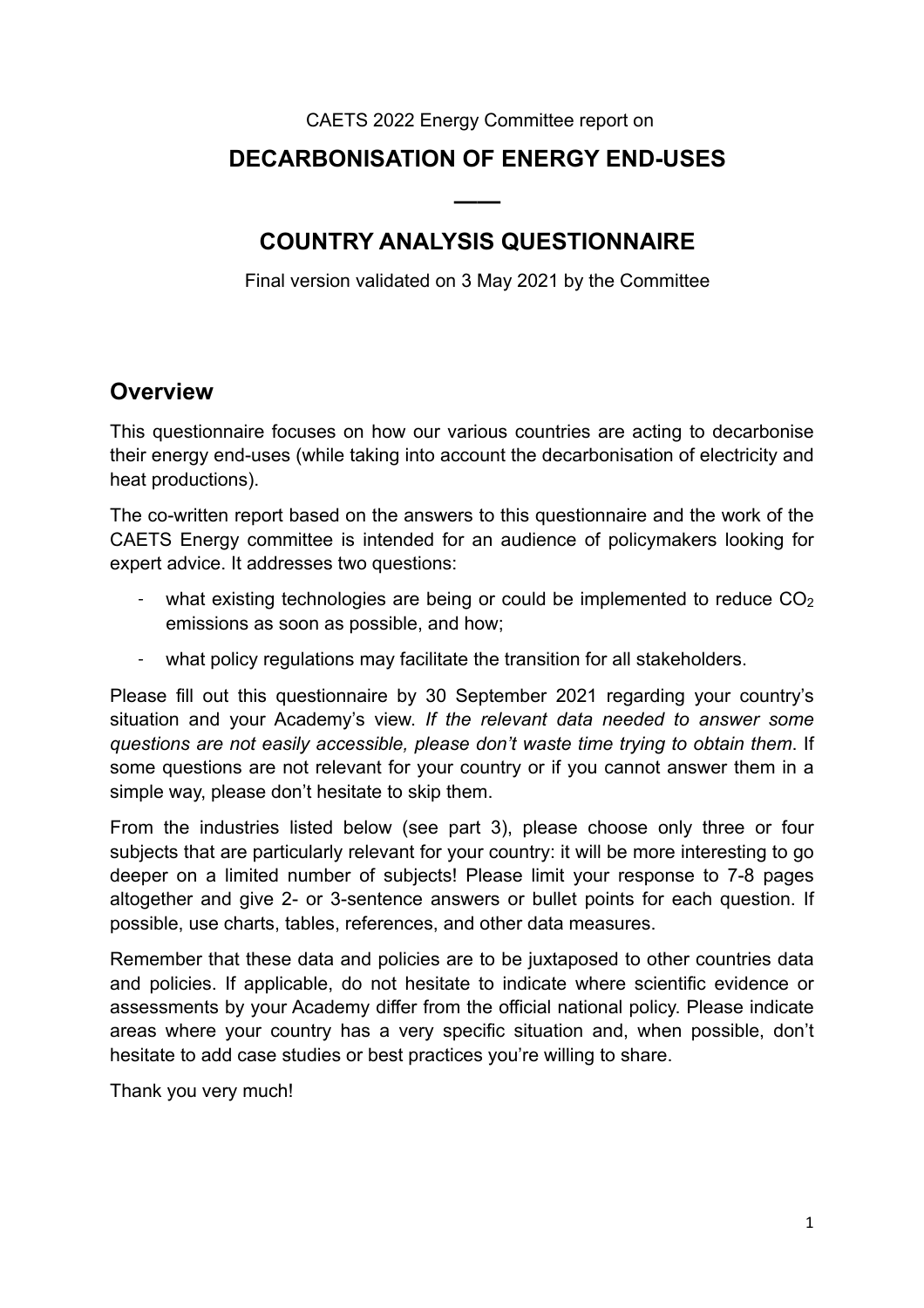# **1. Introduction**

## **1.1.National energy profile 2019**

In the report, the national energy profiles (GHG emissions, energy mix, electricity mix, energy sources to end-uses…) will be based on the International Energy Agency database to ensure consistency between countries and to avoid taking too much time from each Academy for data collection. Please feel free to comment on this data or to send additional information from other sources if you like.

# **1.2.Energy perspectives (2030? 2050?)**

If possible, give the national perspectives for 2030 and 2050 or the roadmap to 2030 and 2050 if they exist.

*The following list of questions should serve as a guide for providing information on this topic. Please feel free to answer in a different manner if you like.* 

- 1.2.1.Does your country have national roadmaps regarding energy production and GHG emissions? What legal status do these documents have? What is their timeline?
- 1.2.2.Roadmap for the energy mix
- 1.2.3.Roadmap for the GHG emissions (country, per capita)
- 1.2.4.Roadmap for the electricity mix
- 1.2.5.CO2 emissions from electricity production
- 1.2.6.Energy balance (energy sources to end-uses)

## **2.Building sector**

*The following list of questions should serve as a guide for providing information on this topic. Please feel free to answer in a different manner if you like.* 

## **2.1.Existing buildings**

- 2.1.1.Energy balance 2019 (energy sources to end-uses)
- 2.1.2.Energy partition between single houses, apartment buildings and office buildings
- 2.1.3.Which systems are mostly used for heating?
	- Local systems (Furnaces, electric heating, heat pumps, solar thermal panels, geothermal systems, etc.)?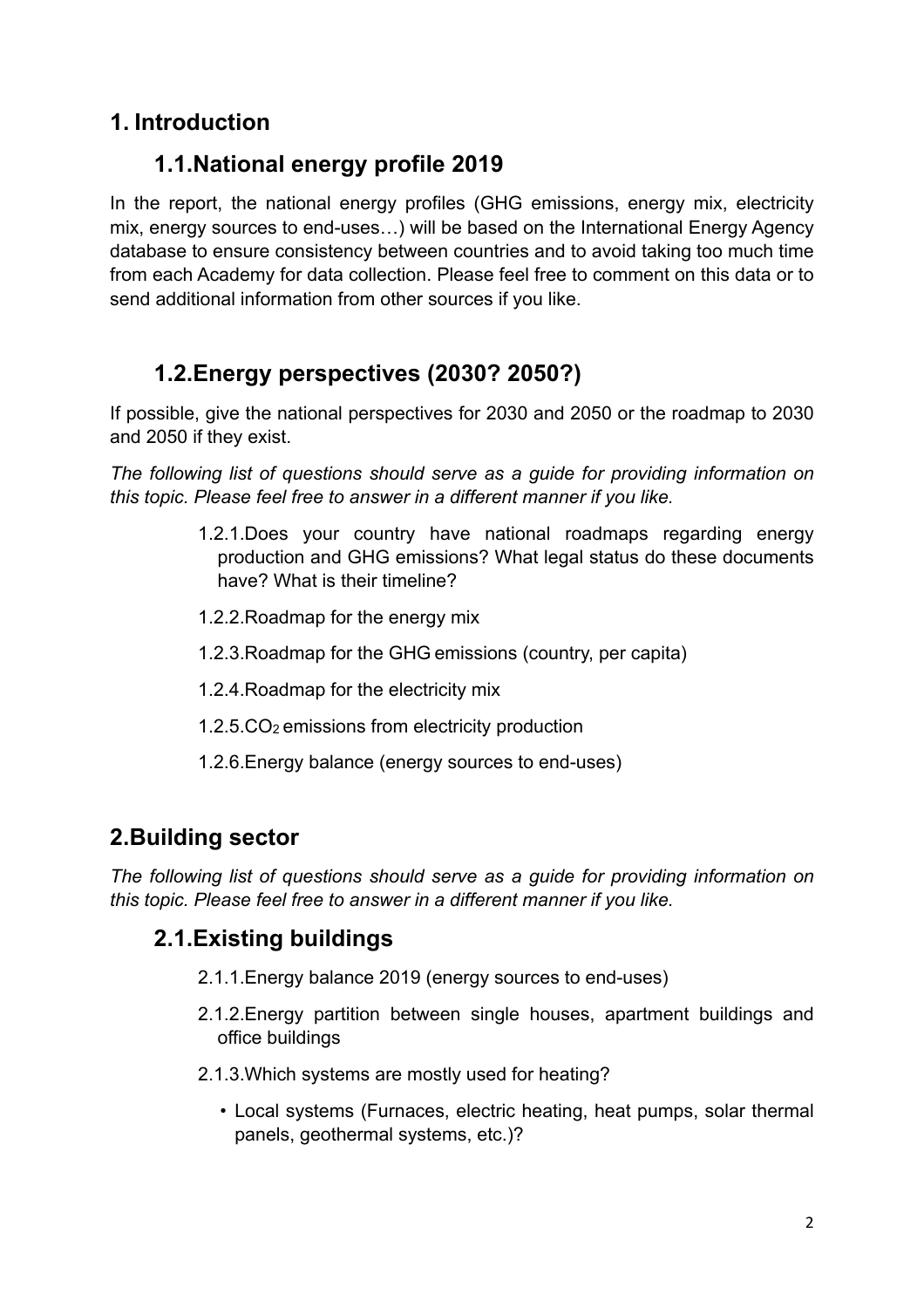- Heat networks (hot water, steam). In this case, which energy sources are used? What is the  $CO<sub>2</sub>$  content per MWh th<sup>2</sup>
- 2.1.4.Which systems are mostly used for cooling? (local systems, cooling networks…)
- 2.1.5.What are the main choices of the national policy if there is one to reduce the emissions from the existing stock of buildings? To make this reduction affordable?
	- From a technological point of view? (Insulation, heat pumps, low  $CO<sub>2</sub>$ district network, geothermal systems, local PV production, etc.).
	- From a regulatory point of view? Through land ownership regulations?
	- Through subsidies, different financial mechanisms? Which are the priorities: reducing CO<sub>2</sub> or energy; Better inclusivity.
	- Replacing parts of the existing stock of buildings?
	- Is there a specific roadmap for this subject?
- 2.1.6.Is there some roadmap for making existing cities more sustainable?
- 2.1.7.Are there some case studies or best practices you would like to share?

#### **2.2.New buildings**

- 2.2.1.Does your country have a national policy regarding new buildings? If yes, what are the priorities? (For housing and for office buildings)
- 2.2.2.Are some technologies prioritised, in particular for heating and cooling? At the building level? At the infrastructure level? (developing district networks, prohibiting connection to the gas network…)
- 2.2.3.How are they supported? Through regulations? Subsidies?
- 2.2.4.Are there some recommendations and regulations for sustainable districts and cities?
- 2.2.5.Are there some case studies or best practices you would like to share?

## **3. Industry**

Please choose three or four industries that are important for your country in the following list:

• Steel industry (including mining),